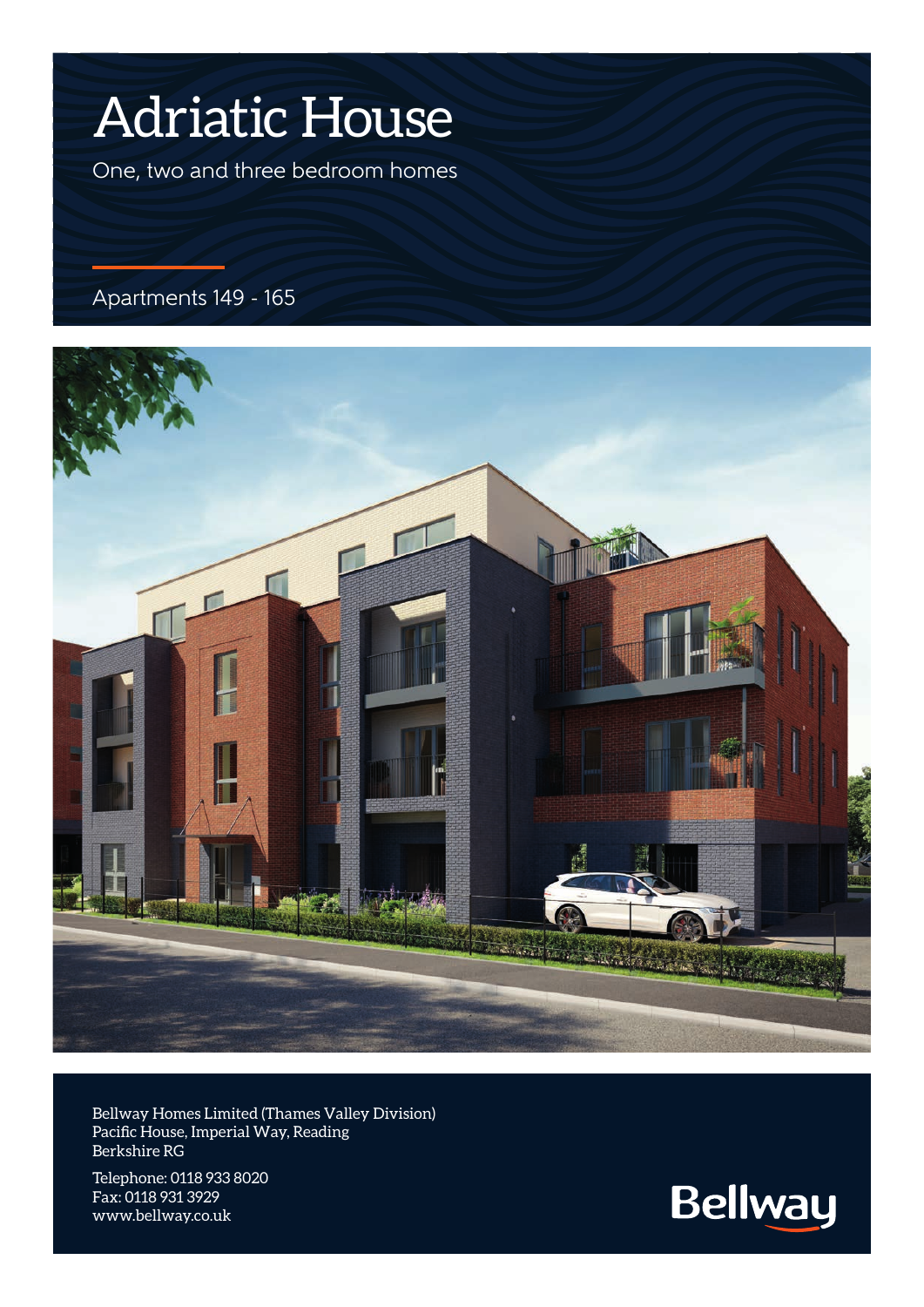

Third Floor



Second Floor





#### The Umbria Apartment 149

| Kitchen/Living/<br>Dining Room | $5.710m \times 4.850m$ | 18'9" x 15'11"         |
|--------------------------------|------------------------|------------------------|
| Bedroom 1                      | $5.710m \times 3.110m$ | $18'9'' \times 10'2''$ |
| Bedroom 2                      | $4.480m \times 2.760m$ | $14'8'' \times 9'1''$  |
| Bedroom 3                      | $3.400m \times 2120m$  | $11'2'' \times 6'11''$ |
|                                |                        |                        |





## The Lazio 2

### Apartment 150

| Kitchen/Living/<br>Dining Room | $7.640m \times 3.360m$ | $25'1'' \times 11'0''$ |
|--------------------------------|------------------------|------------------------|
| Bedroom 1                      | $5.390m \times 2.810m$ | $17'8'' \times 9'3''$  |
| Bedroom 2                      | $4.170m \times 2.730m$ | $13'8'' \times 8'11''$ |

 $\frac{1}{2} \left( \frac{1}{2} \right)$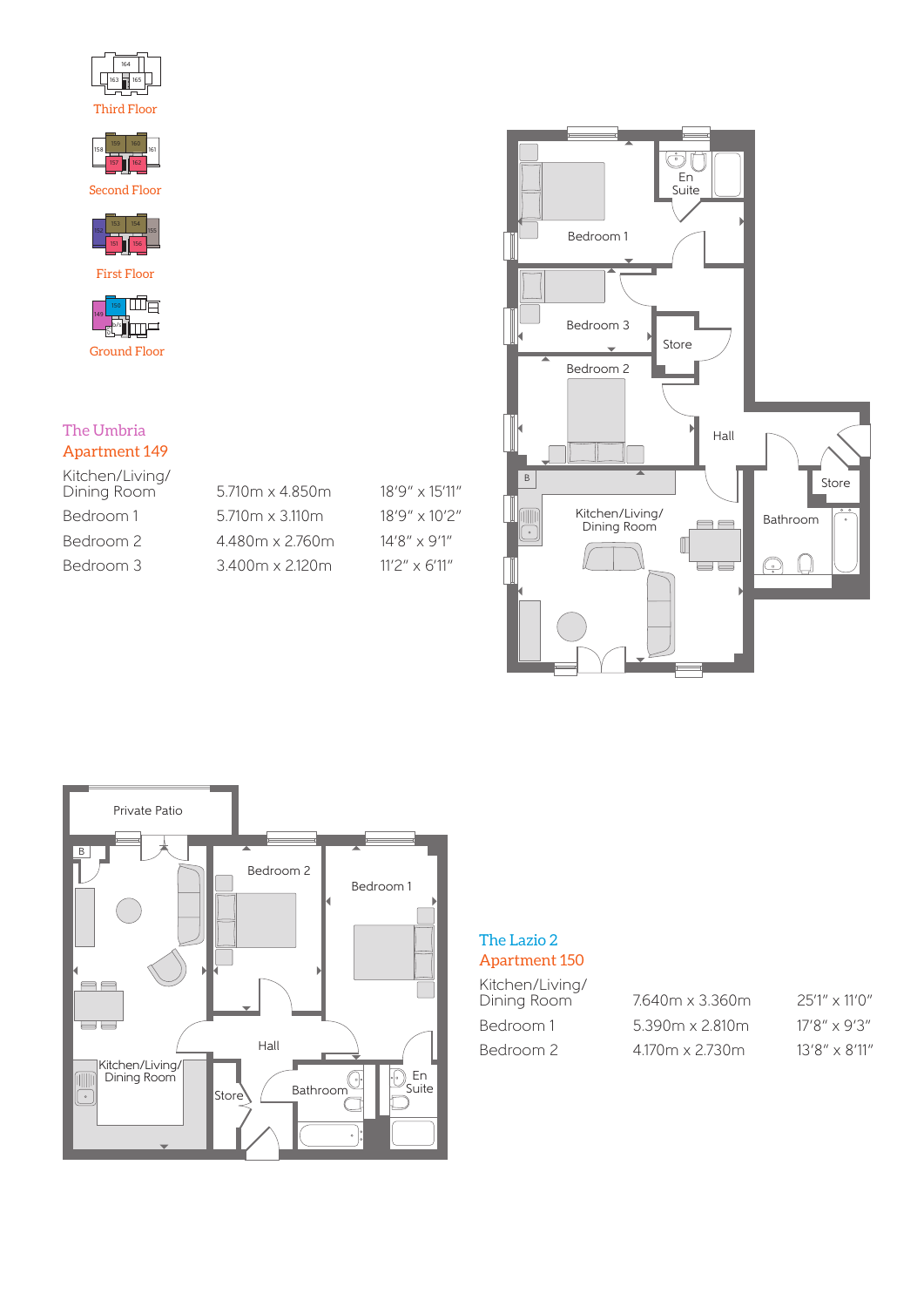#### The Piedmont Apartments 151, 156(H), 157 & 162(H)

Kitchen/Living/ Dining Room 6.800m x 3.930m 22'4" x 12'11" Bedroom 3.400m x 3.380m 11'2" x 11'1"



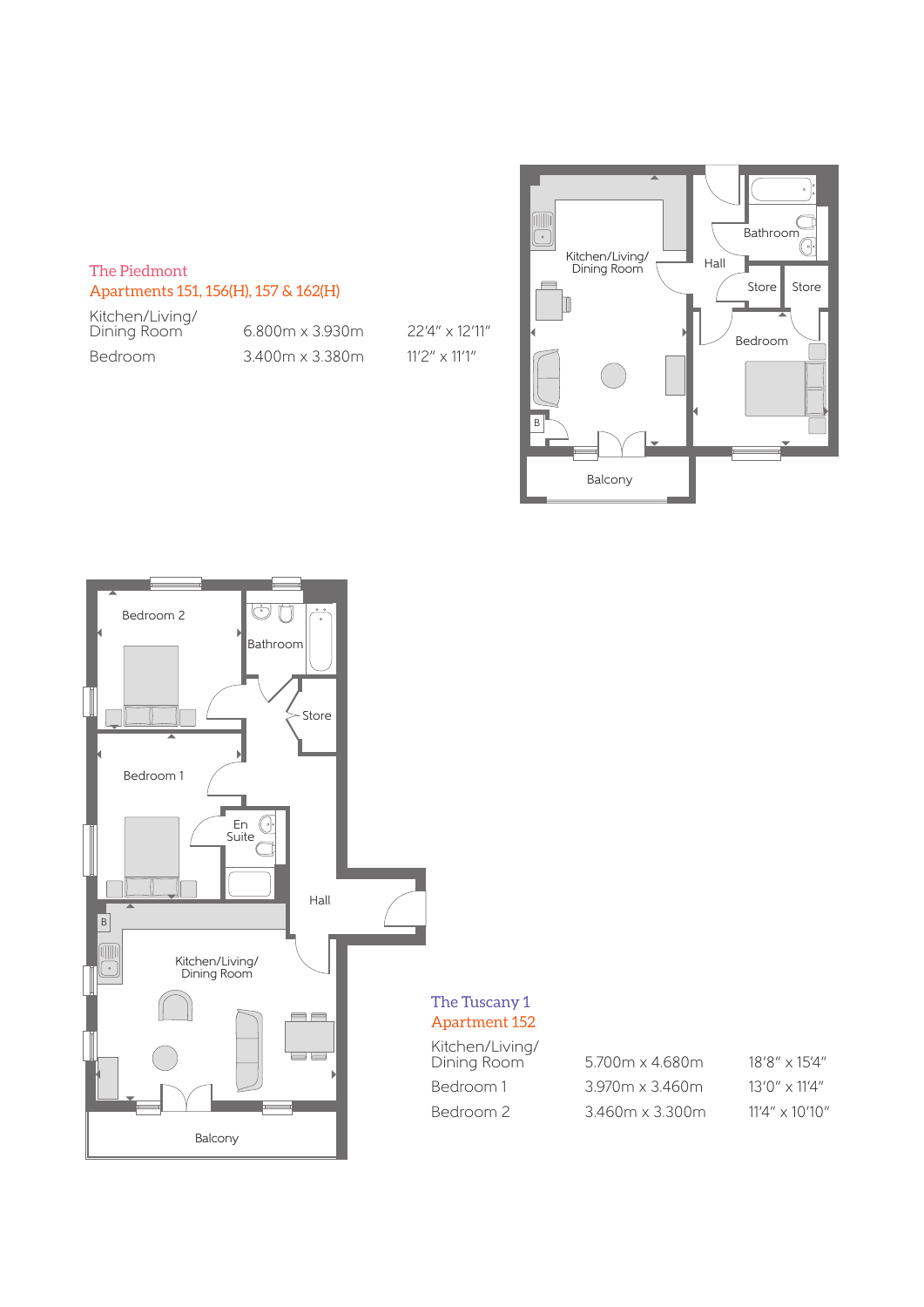

#### The Lazio 1 Apartments 153, 154(H), 159 & 160(H)

| Kitchen/Living/<br>Dining Room | $7.680m \times 3.360m$ | $25'2'' \times 11'0''$  |
|--------------------------------|------------------------|-------------------------|
| Bedroom 1                      | $5.430m \times 2.810m$ | $17'10'' \times 9'3''$  |
| Bedroom 2                      | $4.210m \times 2.730m$ | $13'10'' \times 8'11''$ |



 $\blacktriangleright$  Indicates where dimensions are taken from

B Boiler

Some items shown in this key may be subject to change, and positions could vary from those indicated on this floorplan. Please refer to Sales Advisor for details of your selected plot.<br>Computer generated image shown overle features such as kitchen and bathroom layouts, doors, windows, garages and elevational treatments may vary from time to time. Consequently these particulars should be treated as general<br>guidance only and do not constitute to Sales or further details<br>... Type B2-FT-03a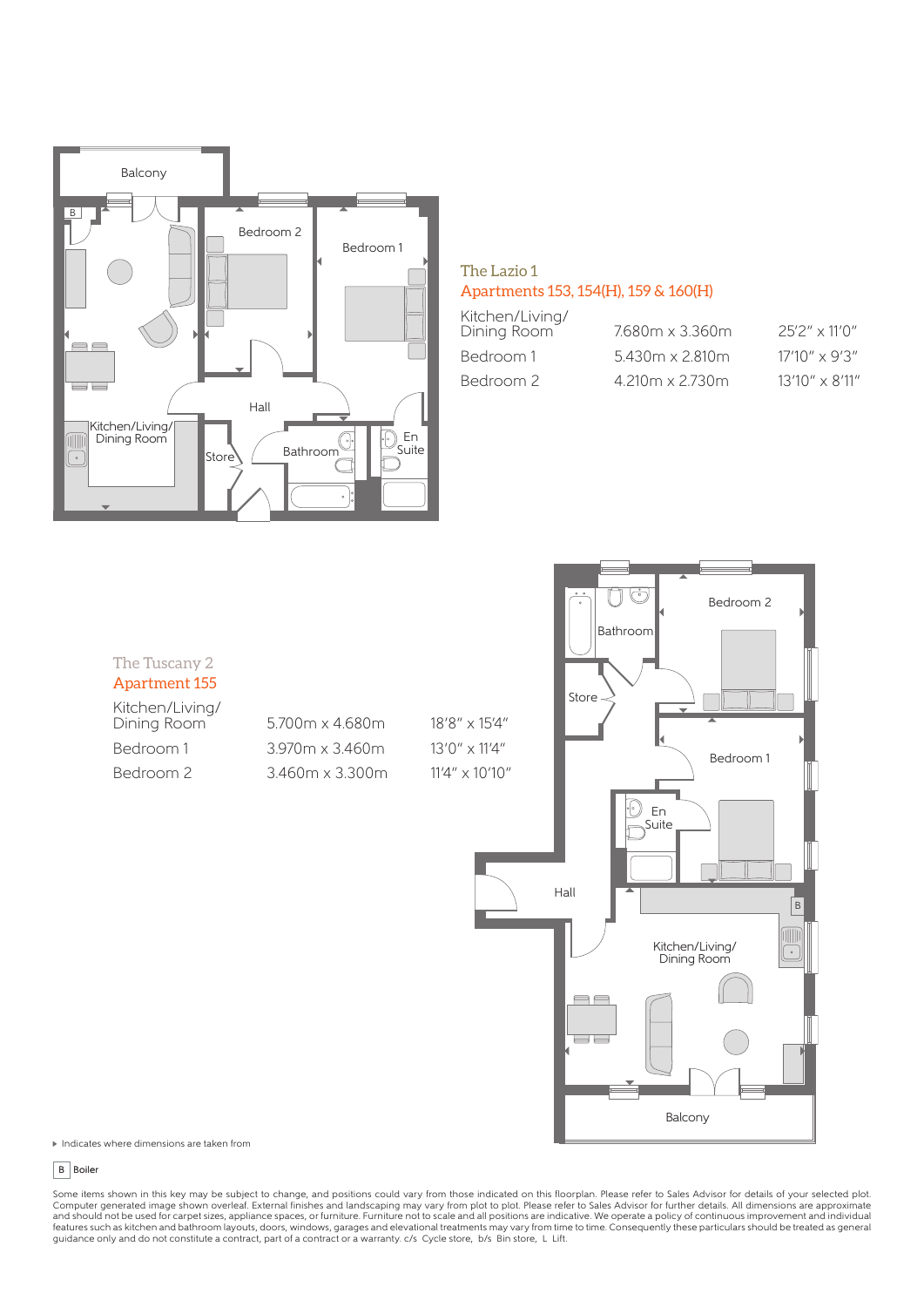

Third Floor



Second Floor



First Floor



The Tuscany 3 Apartment 158

Kitchen/Living/

Dining Room 5.750m x 4.730m 18'10" x 15'6" Bedroom 1 3.970m x 3.500m 13'0" x 11'6" Bedroom 2 3.500m x 3.340m 11'6" x 10'11"





#### The Tuscany 4 Apartment 161

Kitchen/Living/

Dining Room 5.750m x 4.680m 18'10" x 15'4" Bedroom 1 3.970m x 3.500m 13'0" x 11'6" Bedroom 2 3.500m x 3.300m 11'6" x 10'10"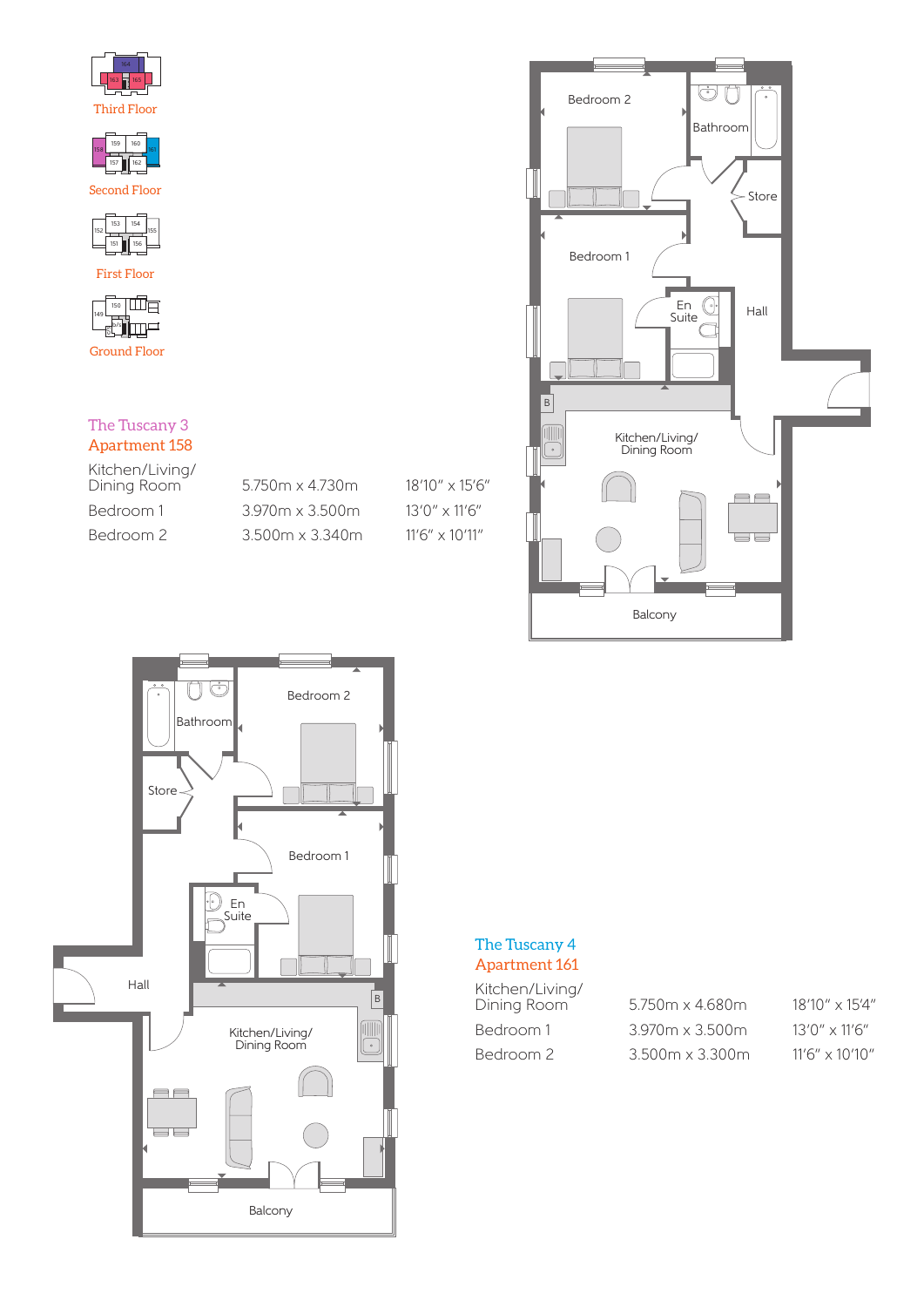

#### The Garda Apartments 163 & 165(H)

| Kitchen/Living/<br>Dining Room | $7.550m \times 3.630m$ | 24'9" x 11'11"         |
|--------------------------------|------------------------|------------------------|
| Bedroom                        | $4.260m \times 3.000m$ | $14'0'' \times 9'10''$ |



#### The Como Apartment 164  $K$ itchen/Living/

| Kitchen/Living/<br>Dining Room | 6.970m x 3.650m        | $22'10'' \times 12'0''$ |
|--------------------------------|------------------------|-------------------------|
| Bedroom 1                      | 4.520m x 3.660m        | $14'10'' \times 12'0''$ |
| Bedroom 2                      | $3.660m \times 2.910m$ | $12'0'' \times 9'7''$   |
| Bedroom 3                      | $3.220m \times 2.810m$ | $10'7'' \times 9'3''$   |

ns are taken from Indicates where dimensions are taken from<br>

B Boiler

Some items shown in this key may be subject to change, and positions could vary from those indicated on this floorplan. Please refer to Sales Advisor for details of your selected plot.<br>Computer generated image shown overle